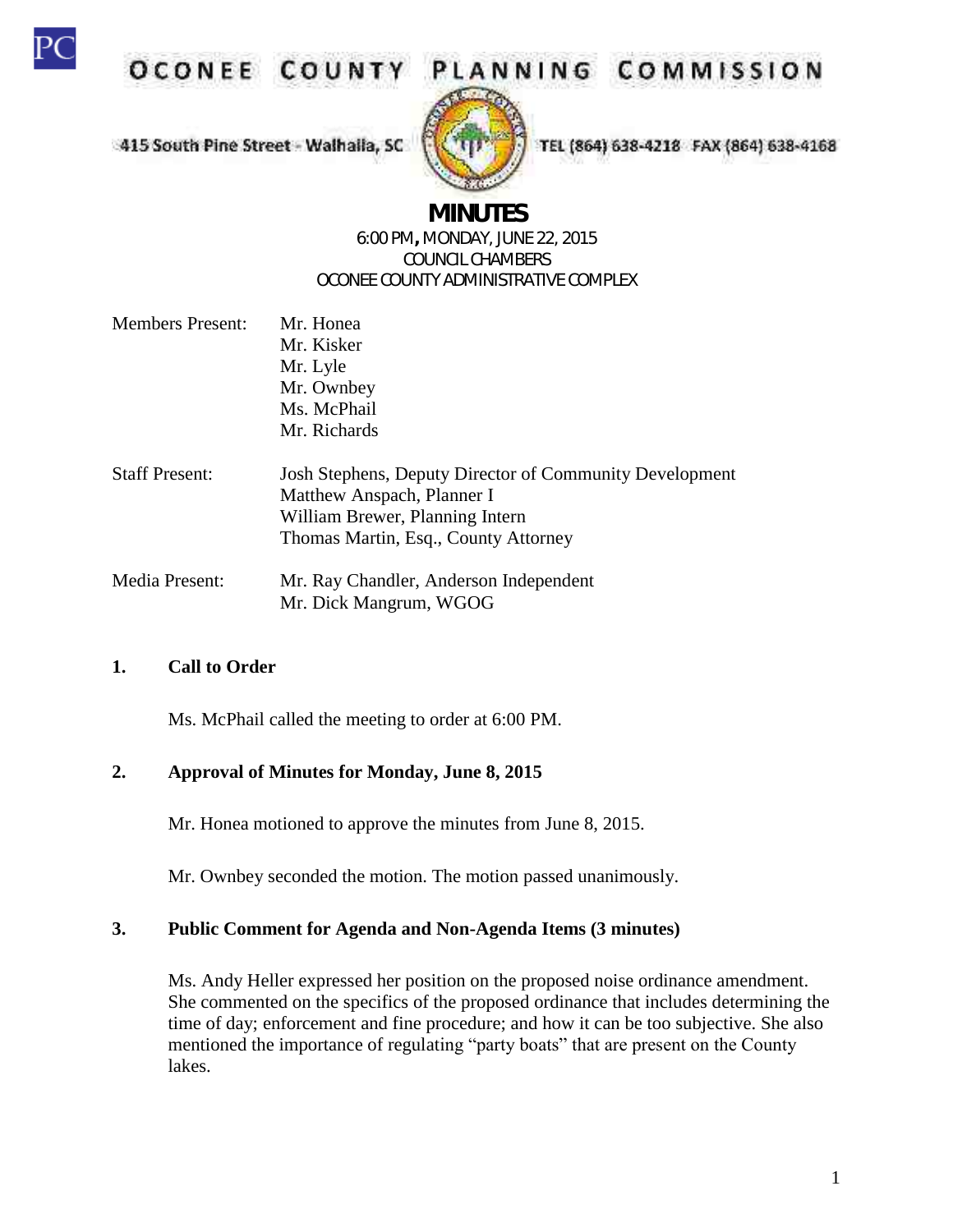Mr. Gary Littlefield expressed his position on the proposed noise ordinance amendment. He spoke and discussed about numerous instances where complaints have been made about the noise at commercial establishments during late evening hours.

Mr. John Adams spoke on his position about the proposed noise ordinance amendment and presented an email with details of his position to the Commission.

Mr. Tim Hydrick, business partner of a restaurant named The Lighthouse, explained his position on the noise ordinance amendment. He also mentioned that the establishment intends to continue to be a good neighbor.

Mr. Honea spoke briefly about his support to keep the Indemnification Ordinance in place.

## **4**. **Discussion and Consideration of Ordinance 2015-18 (Noise Ordinance Amendment)**

Mr. Stephens introduced the details of the proposed noise ordinance amendment and suggested that members of the Commission discuss the details in order to make a recommendation to County Council. He also mentioned that County Council requested a recommendation by July  $9^{\text{th}}$ .

Ms. McPhail mentioned that there are certain aspects of the ordinance in question that should be discussed and considered during the meeting. She mentioned the following topics that could be considered: the definition of an "open air concert", enforcement procedure, and possible parties that may be affected.

Mr. Ownbey mentioned that there may be questions related to how the ordinance amendment could affect both commercial and residential locations.

Ms. McPhail invited Sheriff Crenshaw to discuss the ordinance amendment and answer any questions that the Commission may have about enforcement.

Sheriff Crenshaw discussed that determination of a violation of the ordinance amendment can be subjective in nature under the current ordinance. He mentioned that it would be important to define the term "open air concert".

Mr. Richards commented on how distance and sound level affect the determination of a violation of the ordinance.

Mr. Stephens suggested that the Commission consider the following factors in order to make a thorough recommendation to County Council: consideration of the definition of an "open air concert"; sound level determination; time of day and night; and the effect on residences and businesses.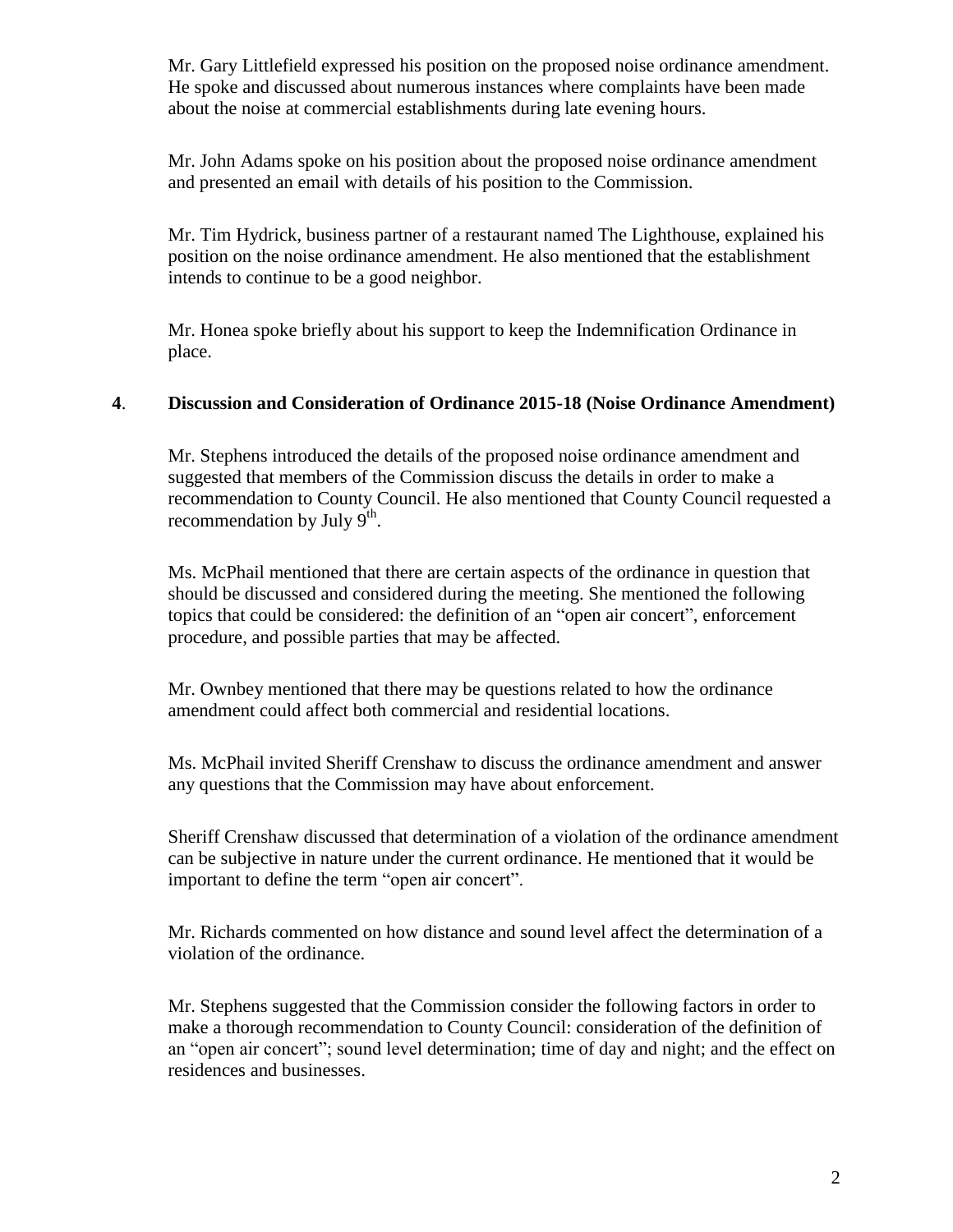Ms. McPhail suggested that members of the Commission consider a location to have a meeting and conduct a workshop to help determine how the noise ordinance amendment could be most effective by listening to music played at various decibel levels.

## **5**. **Continued Review of the Comprehensive Plan – Goal 5**

Goal 5:

Mr. Anspach introduced the topic and discussed the revisions made based on comments from the Commission at the previous meeting for Goal 5 of the Comprehensive Plan.

Objective 1

Mr. Anspach discussed the revisions in the title of the objective, strategy three, and five.

Objective 2

Mr. Anspach discussed the revisions in strategies one, four, and seven.

#### **6. Presentation and Discussion on Comprehensive Plan Survey Results**

Mr. Stephens introduced the results and presented the methodology of the survey.

Mr. Brewer presented on the first three survey questions and their findings in the survey results.

Mr. Anspach presented on the next four findings of the survey results.

Mr. Stephens presented on the remainder of the survey results and answered all questions from the Commission.

## **7. Discussion on Locations for Community Meetings**

Mr. Anspach presented on the topic of determining potential locations for community meetings. He mentioned that Mr. Childress had submitted three suggestions for community meetings locations prior to the Planning Commission meeting, due to his inability to attend. He also mentioned that staff has compiled a list of recommendations to go along with the Commission's suggestions.

Members of the Commission each submitted suggestions for locations within their respective districts.